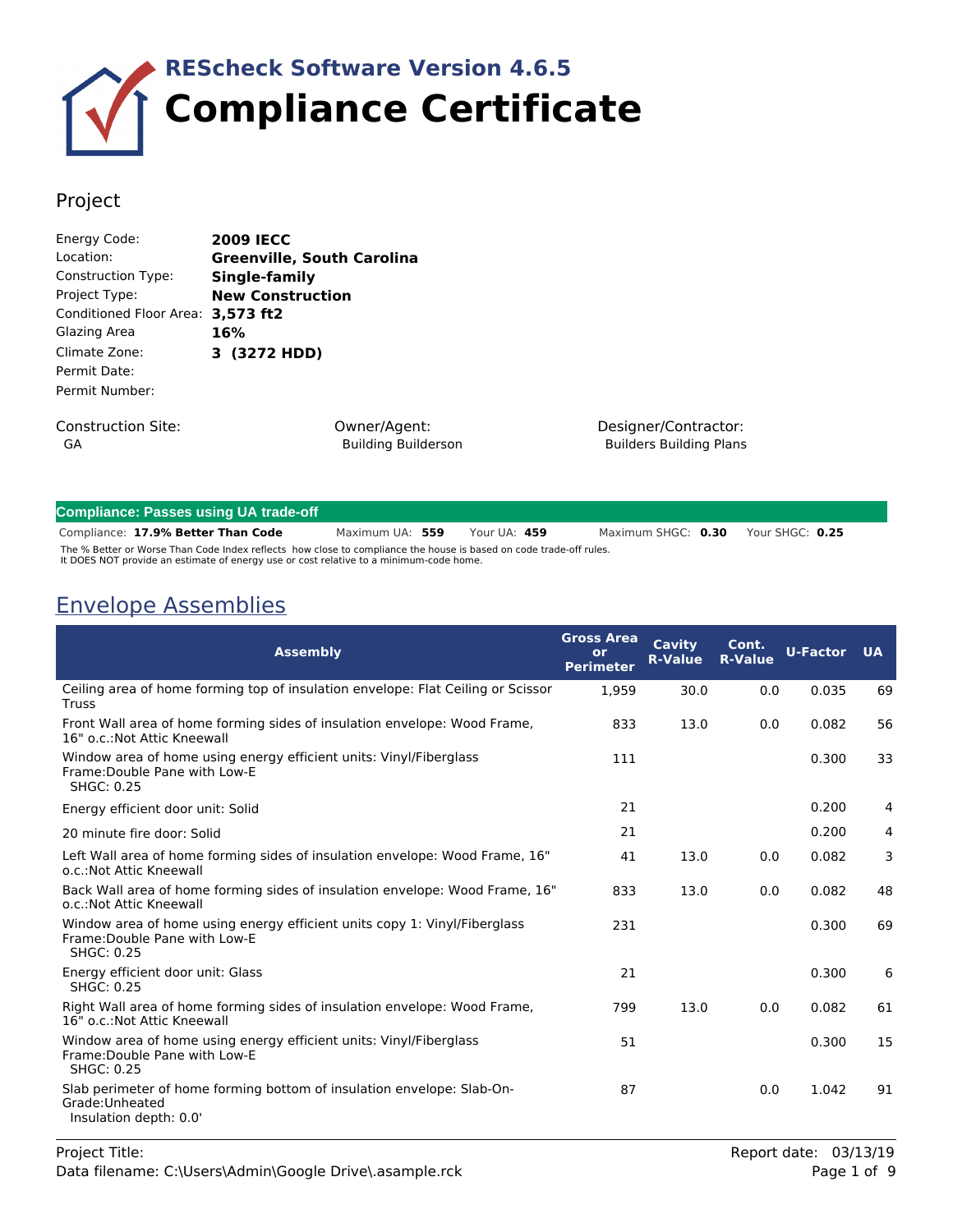*Compliance Statement:* The proposed building design described here is consistent with the building plans, specifications, and other calculations submitted with the permit application. The proposed building has been designed to meet the 2009 IECC requirements in RES*check* Version 4.6.5 and to comply with the mandatory requirements listed in the RES*check* Inspection Checklist.

Name - Title Signature Date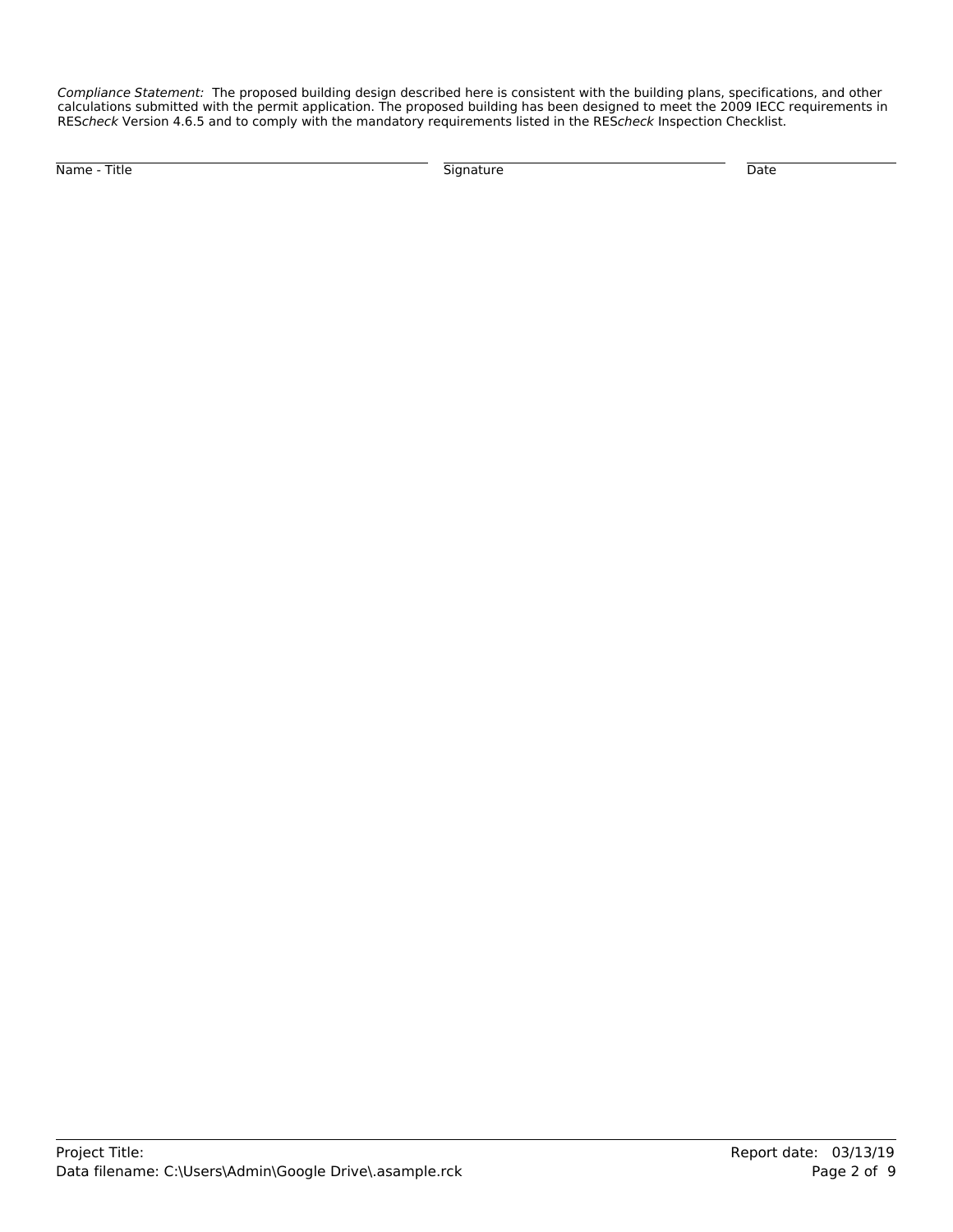## **Inspection Checklist RES***check* **Software Version 4.6.5**

## Energy Code: 2009 IECC

Requirements: 0.0% were addressed directly in the RES*check* software

Text in the "Comments/Assumptions" column is provided by the user in the REScheck Requirements screen. For each requirement, the user certifies that a code requirement will be met and how that is documented, or that an exception is being claimed. Where compliance is itemized in a separate table, a reference to that table is provided.

| <b>Section</b><br>#<br>& Reg.ID                          | <b>Pre-Inspection/Plan Review</b>                                                                                                                                                                                                  | <b>Plans Verified</b><br><b>Value</b>    | <b>Field Verified</b><br><b>Value</b>    | <b>Complies?</b>                                                                 | <b>Comments/Assumptions</b> |
|----------------------------------------------------------|------------------------------------------------------------------------------------------------------------------------------------------------------------------------------------------------------------------------------------|------------------------------------------|------------------------------------------|----------------------------------------------------------------------------------|-----------------------------|
| 103.2<br>$[PR1]^1$<br>◉                                  | Construction drawings and<br>documentation demonstrate<br>energy code compliance for the                                                                                                                                           |                                          |                                          | $\Box$ Complies<br>$\Box$ Does Not<br>□Not Observable                            |                             |
|                                                          | building envelope.                                                                                                                                                                                                                 |                                          |                                          | $\Box$ Not Applicable                                                            |                             |
| 103.2,<br>403.7<br>$[PR3]$ <sup>1</sup><br>$\circledast$ | Construction drawings and<br>documentation demonstrate<br>energy code compliance for<br>lighting and mechanical systems.<br>Systems serving multiple<br>dwelling units must demonstrate<br>compliance with the commercial<br>code. |                                          |                                          | $\sqcup$ Complies<br>$\Box$ Does Not<br>□Not Observable<br>$\Box$ Not Applicable |                             |
| 403.6<br>$[PR2]$ <sup>2</sup><br>$\circledcirc$          | Heating and cooling equipment is<br>sized per ACCA Manual S based<br>on loads per ACCA Manual J or<br>other approved methods.                                                                                                      | Heating:<br>Btu/hr<br>Cooling:<br>Btu/hr | Heating:<br>Btu/hr<br>Cooling:<br>Btu/hr | $\Box$ Complies<br>$\Box$ Does Not<br>□Not Observable<br>$\Box$ Not Applicable   |                             |

**Additional Comments/Assumptions:**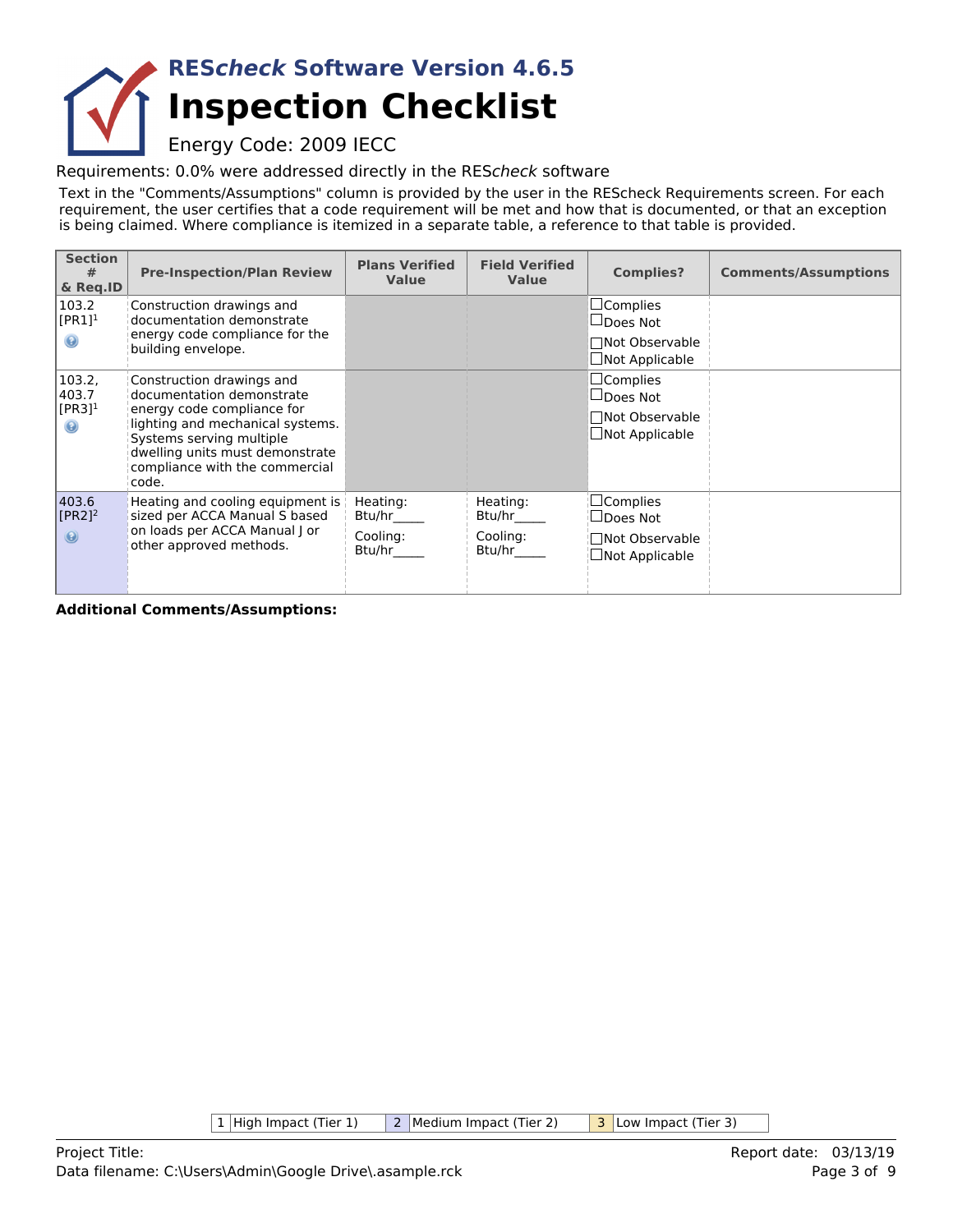| <b>Section</b><br>#<br>& Req.ID                             | <b>Foundation Inspection</b>                                                                                                   | <b>Plans Verified</b><br>Value | <b>Field Verified</b><br>Value  | <b>Complies?</b>                                                                     | <b>Comments/Assumptions</b>                      |
|-------------------------------------------------------------|--------------------------------------------------------------------------------------------------------------------------------|--------------------------------|---------------------------------|--------------------------------------------------------------------------------------|--------------------------------------------------|
| 402.1.1<br>$[FO1]$ <sup>1</sup><br>$_{\odot}$               | Slab edge insulation R-value.                                                                                                  | $R -$<br>Unheated<br>Heated    | <b>R-</b><br>Unheated<br>Heated | $\Box$ Complies<br>$\Box$ Does Not<br><b>Not Observable</b><br>$\Box$ Not Applicable | See the Envelope Assemblies<br>table for values. |
| 303.2,<br>402.2.8<br>$[FO2]$ <sup>1</sup><br>$\circledcirc$ | Slab edge insulation installed per<br>manufacturer's instructions.                                                             |                                |                                 | $\Box$ Complies<br>$\Box$ Does Not<br>□Not Observable<br>$\Box$ Not Applicable       |                                                  |
| 402.1.1<br>$[FO3]$ <sup>1</sup><br>◉                        | Slab edge insulation<br>depth/length.                                                                                          | ft                             | ft                              | $\Box$ Complies<br>$\Box$ Does Not<br>□Not Observable<br>$\Box$ Not Applicable       | See the Envelope Assemblies<br>table for values. |
| 303.2.1<br>$[FO11]^{2}$<br>$\circledcirc$                   | A protective covering is installed<br>to protect exposed exterior<br>insulation and extends a<br>minimum of 6 in. below grade. |                                |                                 | $\Box$ Complies<br>$\Box$ Does Not<br>□Not Observable<br>$\Box$ Not Applicable       |                                                  |
| 403.8<br>$[FO12]$ <sup>2</sup><br>$\circledcirc$            | Snow- and ice-melting system<br>controls installed.                                                                            |                                |                                 | $\Box$ Complies<br>$\Box$ Does Not<br>□Not Observable<br>$\Box$ Not Applicable       |                                                  |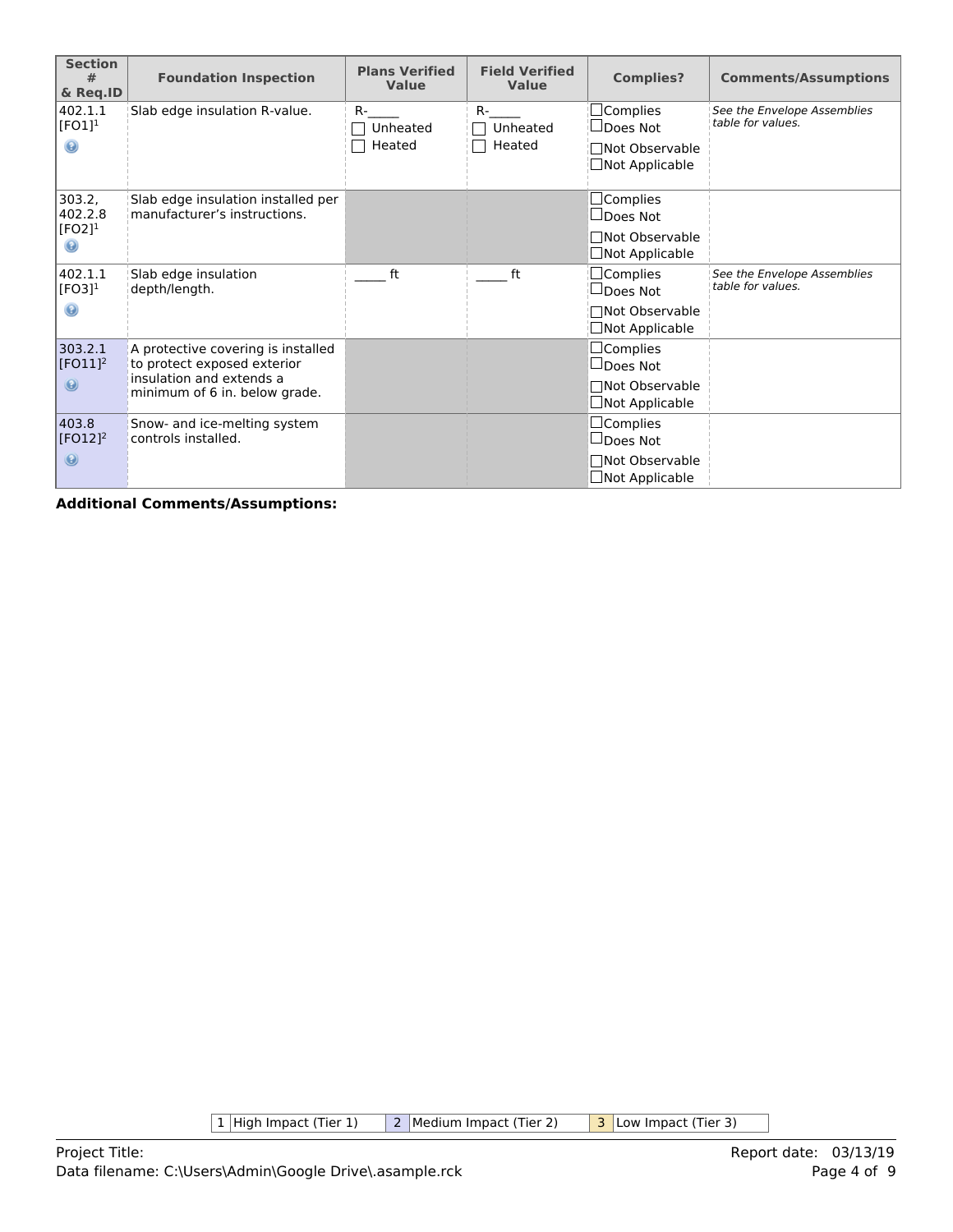| <b>Section</b><br>#<br>& Req.ID                                                       | <b>Framing / Rough-In Inspection</b>                                                                                                                                                    | <b>Plans Verified</b><br><b>Value</b> | <b>Field Verified</b><br><b>Value</b> | <b>Complies?</b>                                                               | <b>Comments/Assumptions</b>                      |
|---------------------------------------------------------------------------------------|-----------------------------------------------------------------------------------------------------------------------------------------------------------------------------------------|---------------------------------------|---------------------------------------|--------------------------------------------------------------------------------|--------------------------------------------------|
| 402.1.1,<br>402.3.4<br>$[FR1]$ <sup>1</sup><br>$_{\odot}$                             | Door U-factor.                                                                                                                                                                          | $U$ -                                 | $U$ -                                 | $\Box$ Complies<br>□Does Not<br>□Not Observable<br>□Not Applicable             | See the Envelope Assemblies<br>table for values. |
| 402.1.1,<br>402.3.1,<br>402.3.3,<br>402.5<br>[ $FR2$ ] <sup>1</sup><br>$\circledcirc$ | Glazing U-factor (area-weighted<br>average).                                                                                                                                            | U-                                    | U-                                    | $\Box$ Complies<br>□Does Not<br>□Not Observable<br>□Not Applicable             | See the Envelope Assemblies<br>table for values. |
| 402.1.1,<br>402.3.2,<br>402.3.3,<br>402.5<br>$[FR3]$ <sup>1</sup><br>$\circledast$    | Glazing SHGC value (area-<br>weighted average).                                                                                                                                         | SHGC:                                 | SHGC:                                 | $\Box$ Complies<br>$\Box$ Does Not<br>□Not Observable<br>□Not Applicable       | See the Envelope Assemblies<br>table for values. |
| 303.1.3<br>$[FR4]$ <sup>1</sup><br>$\mathbf \Theta$                                   | U-factors of fenestration products<br>are determined in accordance<br>with the NFRC test procedure or<br>taken from the default table.                                                  |                                       |                                       | □Complies<br>$\Box$ Does Not<br>□Not Observable<br>$\Box$ Not Applicable       |                                                  |
| 402.4.4<br>[FR20] $1$<br>$_{\odot}$                                                   | Fenestration that is not site built<br>is listed and labeled as meeting<br>AAMA/WDMA/CSA 101/I.S.2/A440<br>or has infiltration rates per NFRC<br>400 that do not exceed code<br>limits. |                                       |                                       | $\Box$ Complies<br>$\Box$ Does Not<br>□Not Observable<br>$\Box$ Not Applicable |                                                  |
| 402.4.5<br>$[FR16]^2$<br>$\circledcirc$                                               | IC-rated recessed lighting fixtures<br>sealed at housing/interior finish<br>and labeled to indicate ≤2.0 cfm<br>leakage at 75 Pa.                                                       |                                       |                                       | □Complies<br>$\Box$ Does Not<br>□Not Observable<br>$\Box$ Not Applicable       |                                                  |
| 403.2.1<br>$[FR12]$ <sup>1</sup><br>$\circledast$                                     | Supply ducts in attics are<br>insulated to $\geq$ R-8. All other ducts<br>in unconditioned spaces or<br>outside the building envelope are<br>insulated to $\geq$ R-6.                   | $R$ -<br>$R$ - $\qquad$               | $R$ - $\qquad$<br>$R$ - $\qquad$      | <b>Complies</b><br>$\Box$ Does Not<br>Not Observable<br>$\Box$ Not Applicable  |                                                  |
| 403.2.2<br>$[FR13]$ <sup>1</sup><br>$\circledast$                                     | All joints and seams of air ducts,<br>air handlers, filter boxes, and<br>building cavities used as return<br>ducts are sealed.                                                          |                                       |                                       | $\Box$ Complies<br>$\Box$ Does Not<br>□Not Observable<br>□Not Applicable       |                                                  |
| 403.2.3<br>$[FR15]$ <sup>3</sup><br>$\circledcirc$                                    | Building cavities are not used for<br>supply ducts.                                                                                                                                     |                                       |                                       | $\Box$ Complies<br>$\Box$ Does Not<br>□Not Observable<br>□Not Applicable       |                                                  |
| 403.3<br>$[FR17]^2$<br>$\circledcirc$                                                 | HVAC piping conveying fluids<br>above 105 ºF or chilled fluids<br>below 55 °F are insulated to $\geq$ R-<br>3.                                                                          | $R -$                                 | $R -$                                 | □Complies<br>□Does Not<br>□Not Observable<br>$\Box$ Not Applicable             |                                                  |
| 403.4<br>$[FR18]^2$<br>$\odot$                                                        | Circulating service hot water<br>pipes are insulated to R-2.                                                                                                                            | $R -$                                 | $R -$                                 | $\Box$ Complies<br>$\Box$ Does Not<br>□Not Observable<br>□Not Applicable       |                                                  |
| 403.5<br>$[FR19]$ <sup>2</sup><br>$\circledcirc$                                      | Automatic or gravity dampers are<br>installed on all outdoor air<br>intakes and exhausts.                                                                                               |                                       |                                       | $\Box$ Complies<br>$\Box$ Does Not<br>□Not Observable<br>□Not Applicable       |                                                  |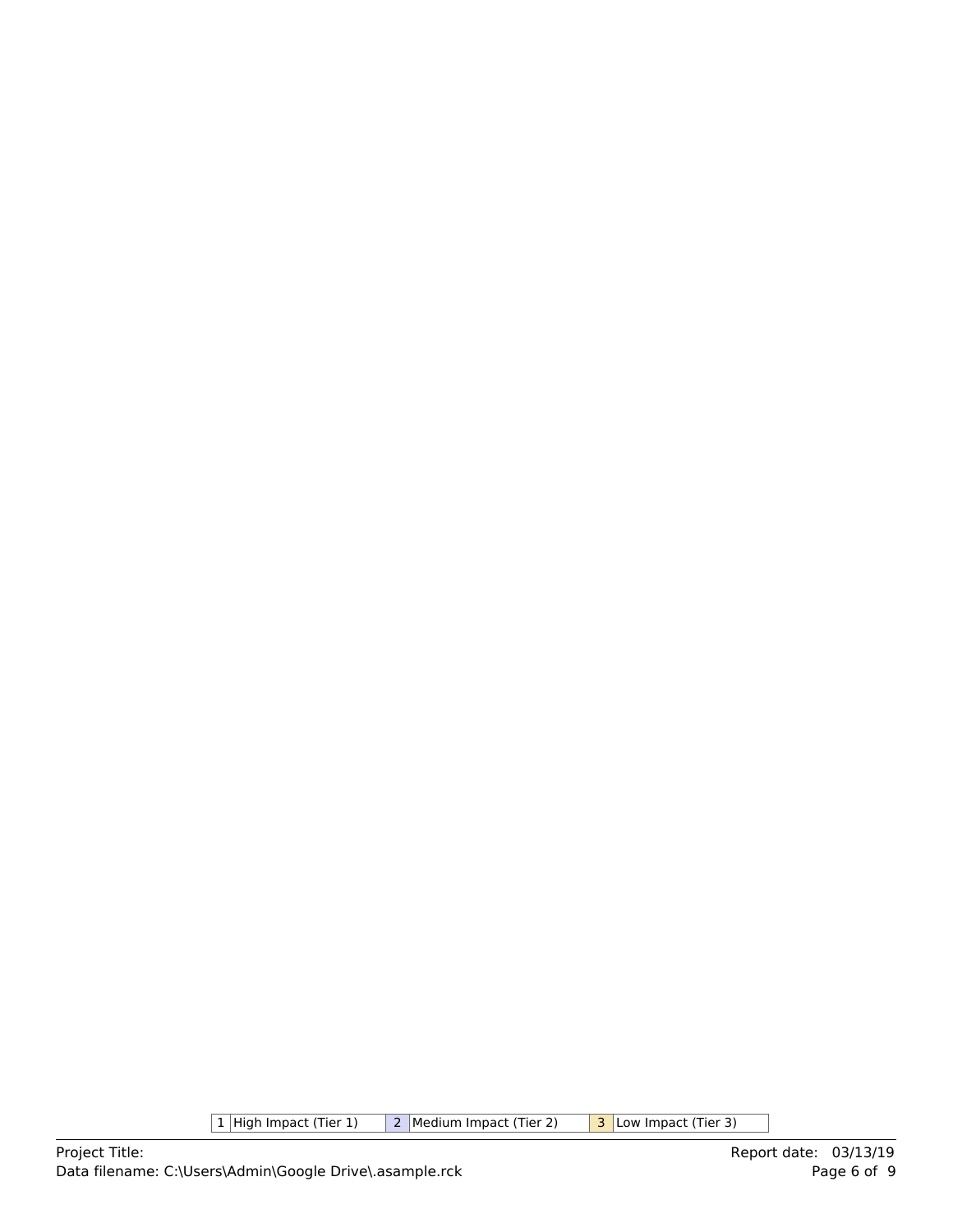| <b>Section</b><br>#<br>& Reg.ID                                          | <b>Insulation Inspection</b>                                                                                                                                                                               | <b>Plans Verified</b><br><b>Value</b> | <b>Field Verified</b><br>Value | <b>Complies?</b>                                                               | <b>Comments/Assumptions</b>                      |
|--------------------------------------------------------------------------|------------------------------------------------------------------------------------------------------------------------------------------------------------------------------------------------------------|---------------------------------------|--------------------------------|--------------------------------------------------------------------------------|--------------------------------------------------|
| 303.1<br>$[IN13]$ <sup>2</sup><br>$\odot$                                | All installed insulation is labeled<br>or the installed R-values<br>provided.                                                                                                                              |                                       |                                | $\Box$ Complies<br>∐Does Not<br><b>Not Observable</b><br>□Not Applicable       |                                                  |
| 402.1.1.<br>402.2.4,<br>402.2.5<br>$[IN3]$ <sup>1</sup><br>$\circledast$ | Wall insulation R-value. If this is a<br>mass wall with at least $\frac{1}{2}$ of the<br>$\overline{\phantom{a}}$ wall insulation on the wall<br>exterior, the exterior insulation<br>requirement applies. | R-<br>Wood<br>Mass<br>Steel           | R-<br>Wood<br>Mass<br>Steel    | $\Box$ Complies<br>$\Box$ Does Not<br>□Not Observable<br>$\Box$ Not Applicable | See the Envelope Assemblies<br>table for values. |
| 303.2<br>$[IN4]$ <sup>1</sup><br>◉                                       | Wall insulation is installed per<br>manufacturer's instructions.                                                                                                                                           |                                       |                                | $\Box$ Complies<br>□Does Not<br><b>Not Observable</b><br>□Not Applicable       |                                                  |

 $\boxed{1}$  High Impact (Tier 1)  $\boxed{2}$  Medium Impact (Tier 2)  $\boxed{3}$  Low Impact (Tier 3)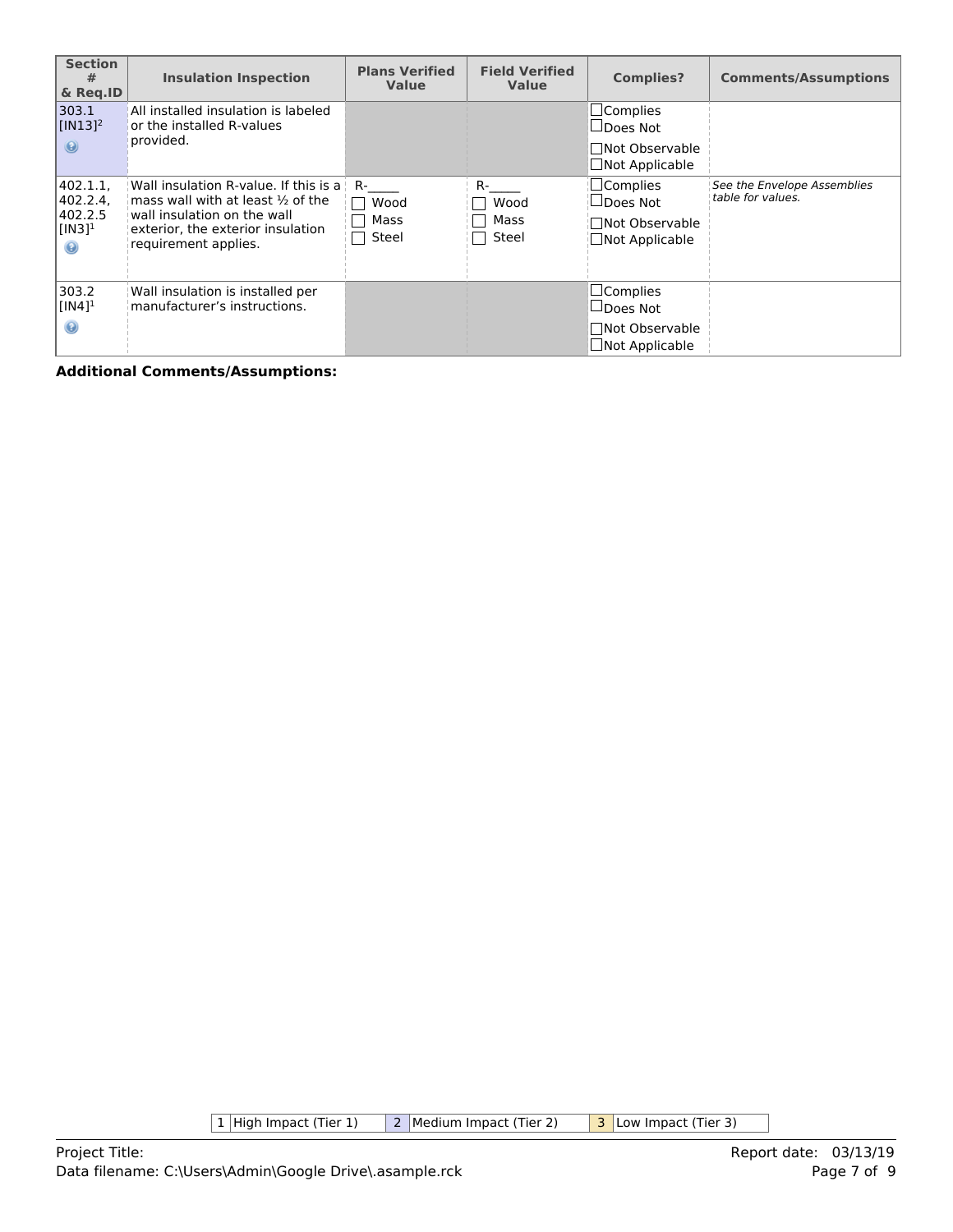| <b>Section</b><br>#<br>& Req.ID                           | <b>Final Inspection Provisions</b>                                                                                                                                                                                                                                                 | <b>Plans Verified</b><br><b>Value</b>      | <b>Field Verified</b><br><b>Value</b> | <b>Complies?</b>                                                         | <b>Comments/Assumptions</b>                      |
|-----------------------------------------------------------|------------------------------------------------------------------------------------------------------------------------------------------------------------------------------------------------------------------------------------------------------------------------------------|--------------------------------------------|---------------------------------------|--------------------------------------------------------------------------|--------------------------------------------------|
| 402.1.1,<br>402.2.1,<br>402.2.2<br>$[FI1]^{1}$<br>$\odot$ | Ceiling insulation R-value. Where<br>$>$ R-30 is required, R-30 can be<br>used if insulation is not<br>compressed at eaves. R-30 may<br>be used for 500 ft <sup>2</sup> or 20%<br>(whichever is less) where<br>sufficient space is not available.                                  | $R_{\perp}$<br>$\Box$ Wood<br>$\Box$ Steel | $R-$<br>Wood<br>Steel                 | $\Box$ Complies<br>□Does Not<br>□Not Observable<br>□Not Applicable       | See the Envelope Assemblies<br>table for values. |
| 303.1.1.1.<br>303.2<br>$[F12]$ <sup>1</sup><br>$\odot$    | Ceiling insulation installed per<br>manufacturer's instructions.<br>Blown insulation marked every<br>300 ft <sup>2</sup> .                                                                                                                                                         |                                            |                                       | □Complies<br>$\Box$ Does Not<br>□Not Observable<br>□Not Applicable       |                                                  |
| 402.2.3<br>$[FI3]$ <sup>1</sup><br>$\odot$                | Attic access hatch and door<br>insulation $\geq$ R-value of the<br>adjacent assembly.                                                                                                                                                                                              | $R$ - $\qquad$                             | $R$ -                                 | □Complies<br>□Does Not<br>□Not Observable<br>□Not Applicable             |                                                  |
| 402.4.2,<br>402.4.2.1<br>$[FI17]^{1}$<br>$\odot$          | Building envelope tightness<br>verified by blower door test result<br>of <7 ACH at 50 Pa. This<br>requirement may instead be met<br>via visual inspection, in which<br>case verification may need to<br>occur during Insulation<br>Inspection.                                     | $ACH 50 =$                                 | $ACH 50 =$                            | $\Box$ Complies<br>□Does Not<br>□Not Observable<br>$\Box$ Not Applicable |                                                  |
| 403.2.2<br>$[Fl4]$ <sup>1</sup><br>$\odot$                | Post construction duct tightness<br>test result of $\leq$ 8 cfm to outdoors.<br>or ≤12 cfm across systems. Or,<br>rough-in test result of ≤6 cfm<br>across systems or ≤4 cfm<br>without air handler. Rough-in test<br>verification may need to occur<br>during Framing Inspection. | cfm                                        | cfm                                   | $\Box$ Complies<br>□Does Not<br><b>Not Observable</b><br>□Not Applicable |                                                  |
| 403.1.1<br>$[F19]^{2}$<br>$\odot$                         | Programmable thermostats<br>installed on forced air furnaces.                                                                                                                                                                                                                      |                                            |                                       | <b>Complies</b><br>$\Box$ Does Not<br>□Not Observable<br>□Not Applicable |                                                  |
| 403.1.2<br>$[$ $[$ $F$ $]$ $10$ $]$ $2$<br>$\circledcirc$ | Heat pump thermostat installed<br>on heat pumps.                                                                                                                                                                                                                                   |                                            |                                       | □Complies<br>$\Box$ Does Not<br><b>Not Observable</b><br>□Not Applicable |                                                  |
| 403.4<br>$[FI11]$ <sup>2</sup><br>$\odot$                 | Circulating service hot water<br>systems have automatic or<br>accessible manual controls.                                                                                                                                                                                          |                                            |                                       | $\Box$ Complies<br>$\Box$ Does Not<br>□Not Observable<br>□Not Applicable |                                                  |
| 404.1<br>$[F 6]$ <sup>1</sup><br>$\odot$                  | 50% of lamps in permanent<br>fixtures are high efficacy lamps.                                                                                                                                                                                                                     |                                            |                                       | □Complies<br>$\Box$ Does Not<br>□Not Observable<br>□Not Applicable       |                                                  |
| 401.3<br>$[F17]^{2}$<br>$\circledast$                     | Compliance certificate posted.                                                                                                                                                                                                                                                     |                                            |                                       | □Complies<br>$\Box$ Does Not<br>□Not Observable<br>□Not Applicable       |                                                  |
| 303.3<br>$[F118]^{3}$<br>$\circledcirc$                   | Manufacturer manuals for<br>mechanical and water heating<br>equipment have been provided.                                                                                                                                                                                          |                                            |                                       | □Complies<br>$\Box$ Does Not<br>□Not Observable<br>□Not Applicable       |                                                  |